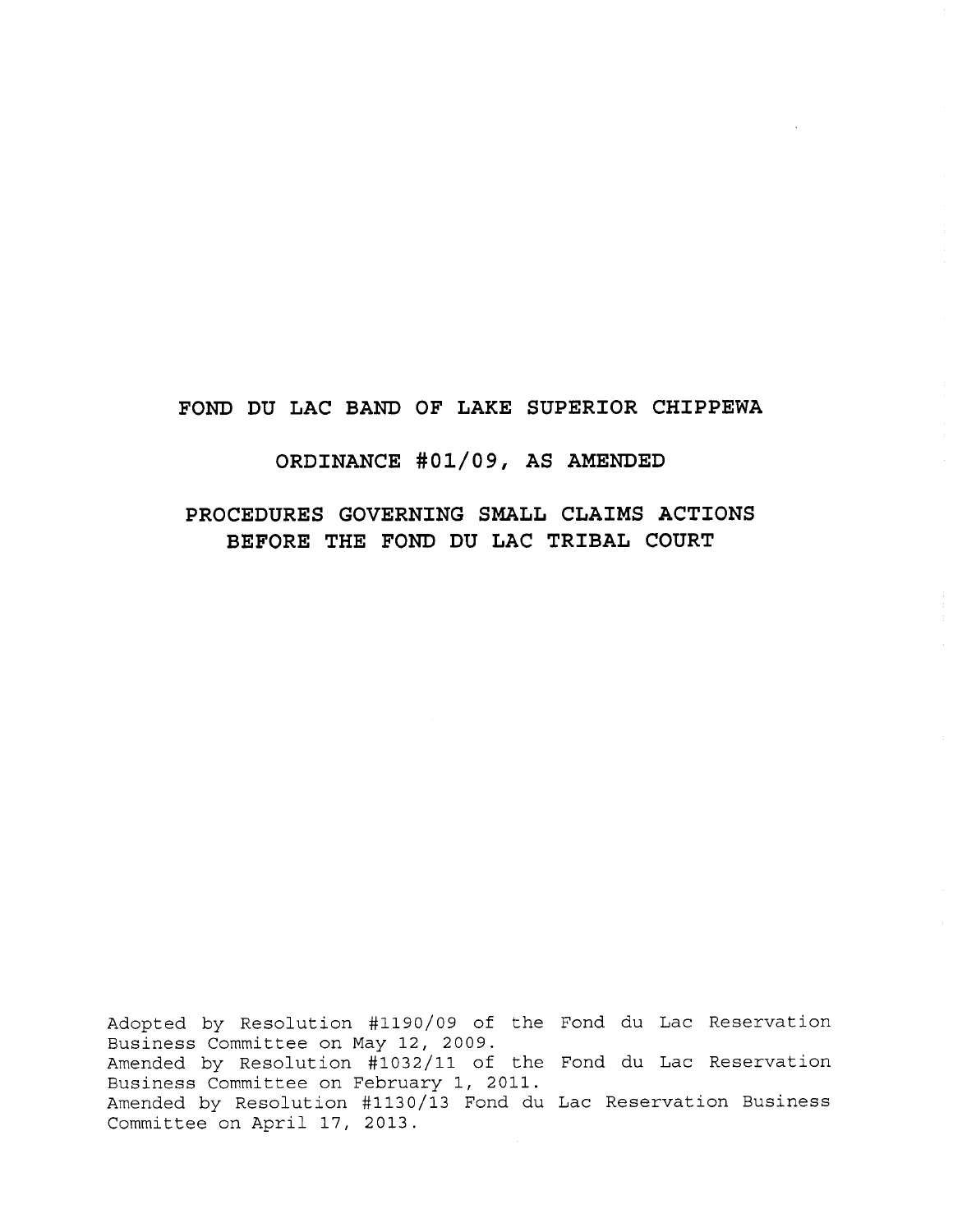# TABLE **OF CONTENTS**

| CHAPTER 1 | AUTHORITY, FINDINGS, PURPOSE 1           |     |
|-----------|------------------------------------------|-----|
| CHAPTER 2 | DEFINITIONS                              | 2   |
| CHAPTER 3 | FILING PROCEDURES                        | -3- |
| CHAPTER 4 | COURT PROCEDURES                         | 5   |
| CHAPTER 5 | EFFECTIVE DATE, AMENDMENTS, SEVERABILITY | -8  |
|           | CERTIFICATION                            | - 8 |

 $\frac{1}{2}$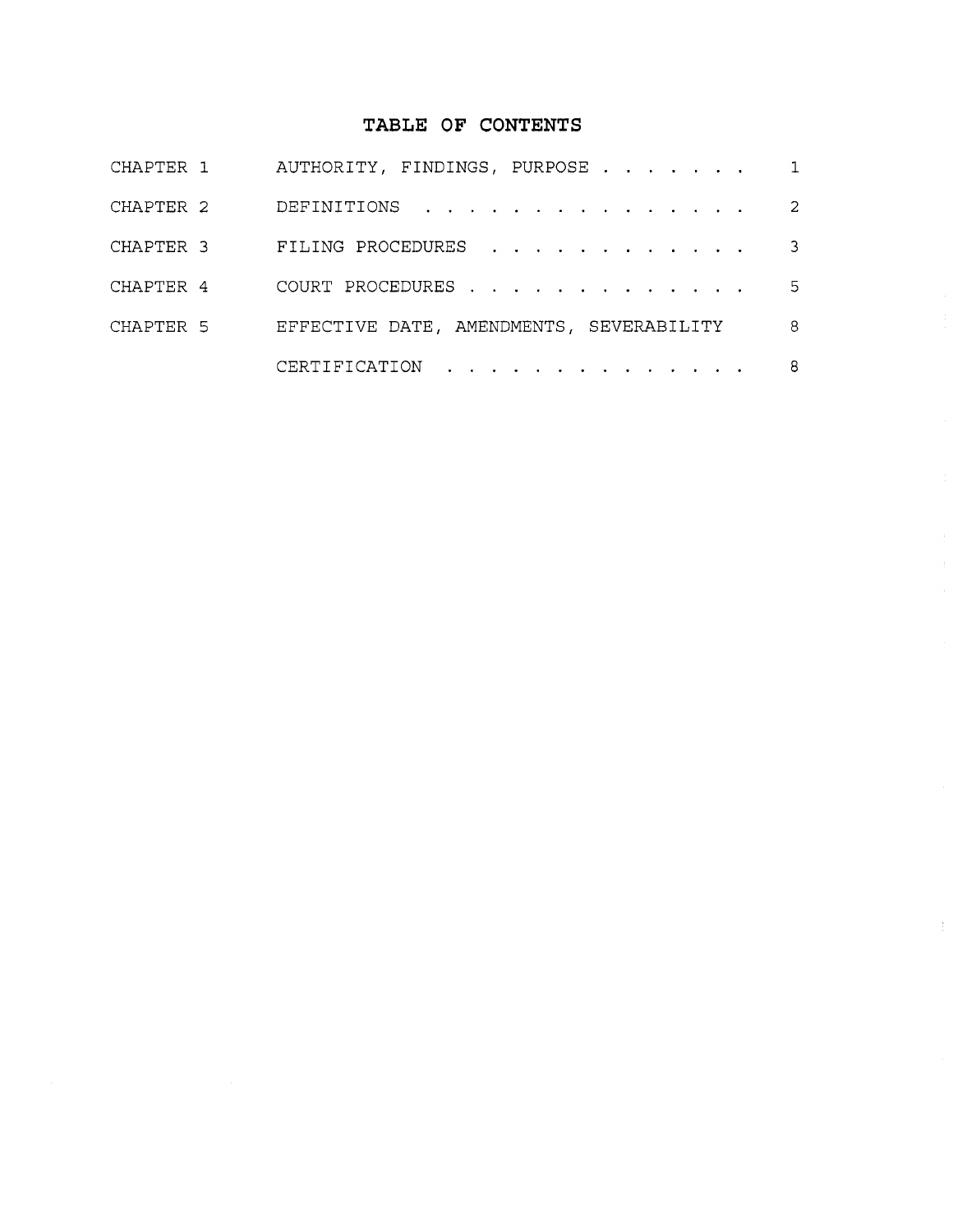## **FOND DU LAC BAND OF LAKE SUPERIOR CHIPPEWA**

#### **ORDINANCE #01/09, AS AMENDED**

# **PROCEDURES GOVERNING SMALL CLAIMS ACTIONS BEFORE THE FOND DU LAC TRIBAL COURT**

#### **CHAPTER 1**

#### **AUTHORITY, PURPOSE AND SCOPE**

## **Section 101 Authority**

This Ordinance is enacted by the Fond du Lac Reservation Business Committee pursuant to the inherent sovereign authority of the Fond du Lac Fond du Lac Band of Lake Superior Chippewa, as recognized and reserved under the Treaty of LaPointe, 10 Stat. 1109; Section 16 of the Indian Reorganization Act, 25 U.S.C. § 476; Article VI of the Revised Constitution of the Minnesota Chippewa Tribe; Section 106 of the Fond du Lac Civil Code, FDL Ord. 404/02; and under the common law of the United States.

#### **Section 102 Findings and Purposes**

The Fond du Lac Reservation Business Committee finds that there is a need to provide a judicial forum for the resolution of private disputes involving small claims arising on the Fond du Lac Reservation where at least one of the parties is an enrolled member of the Fond du Lac Band.

### **Section 103 Reservation of Rights**

The Reservation Business Committee reserves the right to amend or repeal all or any part of this Ordinance at any time. There shall be no vested private right of any kind created by this Ordinance. All the rights, privileges, or immunities conferred by this Ordinance or by acts done pursuant thereto shall exist subject to the powers of the Fond du Lac Band. Nothing in this Ordinance shall be construed to constitute a waiver of the sovereign immunity of the Fond du Lac Band or a consent to jurisdiction by any government or forum not expressly authorized to exercise jurisdiction under this Ordinance.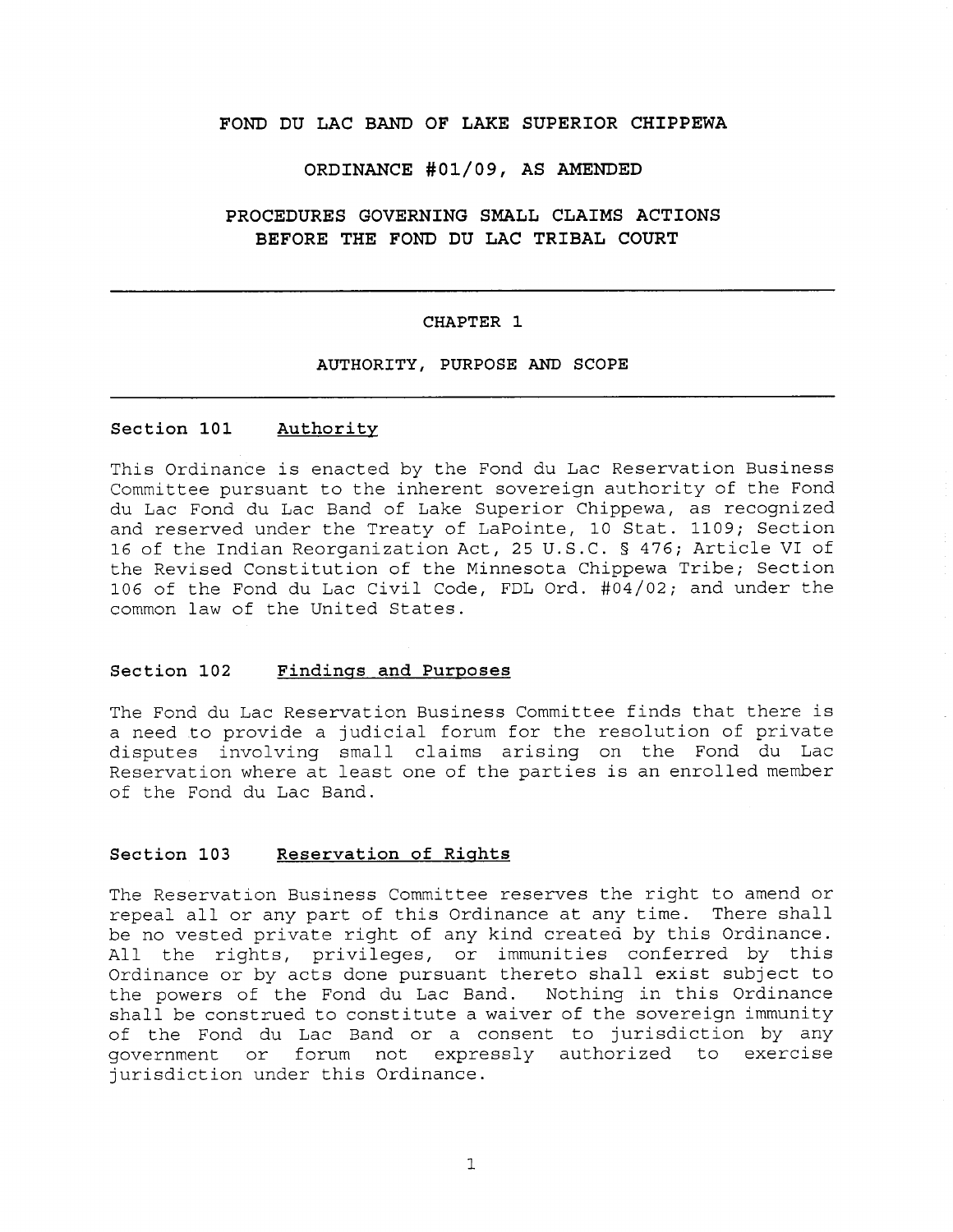#### **DEFINITIONS AND INTERPRETATION**

#### **Section 201 Definitions**

For the purposes of this Ordinance, the following definitions shall apply:

- **(a) "Band"** means the Fond du Lac Band of Lake Superior Chippewa.
- **(b) "Band lands"** means any lands owned in trust or in fee by the Fond du Lac Band over which the Band possesses regulatory authority.
- **(c) "Court Clerk"** or **"Clerk"** shall mean the Clerk of the Tribal Court.
- **(d) "Defendant"** shall mean the person or persons that the Plaintiff has filed suit against.
- **(e) " Judge"** shall mean any Judge of the Tribal Court.
- **(f) "Plaintiff"** shall mean the person or persons filing the claim.
- **(g) "Reservation"** means the Fond du Lac Reservation.
- **(h) "Reservation Business Committee or "RBC"** means the governing body of the Fond du Lac Band of Lake Superior Chippewa.
- (i) " Small **Claims"** shall mean claims of \$5,000 or less.
- **(j) " Tribal Court"** or **" Court"** shall mean the Tribal Court of the Fond du Lac Band of Lake Superior Chippewa."

#### **Section 201 Interpretation**

The provisions of this Ordinance shall be interpreted in a manner which gives plain effect to its terms and purposes, and to avoid unnecessary conflicts of law.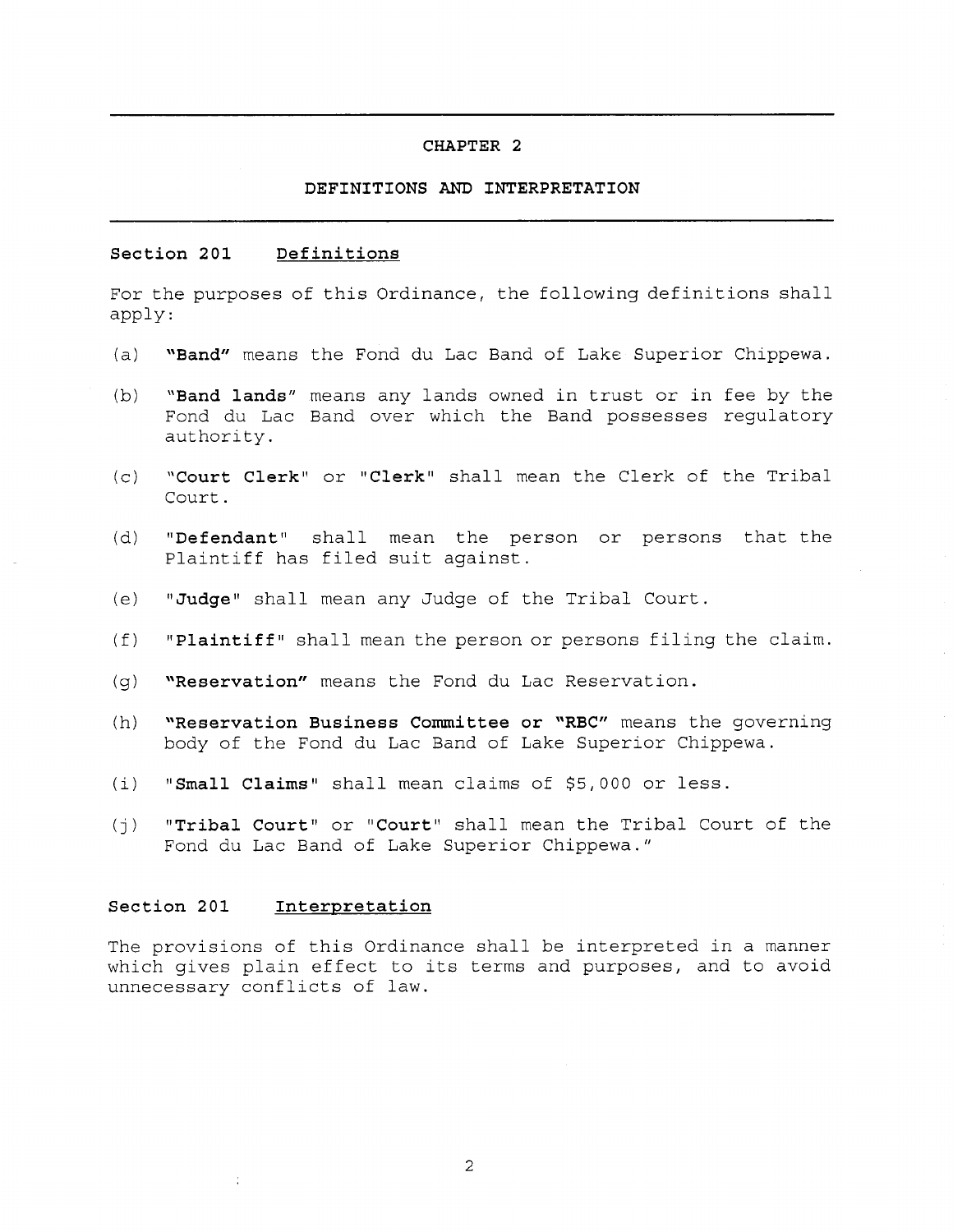#### **SMALL CLAIMS FILING PROCEDURES**

#### **Section 301 Requirements For a Claim**

A claim may be filed with the Tribal Court only when the following conditions are met:

- (a) The claim is for the recovery of money and/or specific personal property; or performance of a contract;
- (b) The total amount of the claim, including goods or services, is \$5,000 or less;
- (c) One party must be an enrolled member of the Fond du Lac Band;
- (d) The debt or injury must have been incurred within the Reservation or for a contract claim, the contract must have been executed or intended to be performed within the Reservation;
- (e) A good faith effort was made by the plaintiff to resolve the dispute; and
- (f) The plaintiff has read the Small Claims Brochure.

#### **Section 302 Time Limit on Actions**

No claim may be filed more than one (1) year after the date that the plaintiff knew or should have known of the damage or injury that the claim is based on.

#### **Section 303 Statement of What Can be Recovered**

- (a) The plaintiff may only recover one of the following, after a final judgment has been entered:
	- (1) Money for the value of the claim;
	- (2) The objects in controversy and the value of any loss/damage to the objects;
	- (3) Work to be performed under a contract in dispute; or
	- (4) In kind payment, either in goods or services.
- (b) Interest can also be recovered on the value of the claim.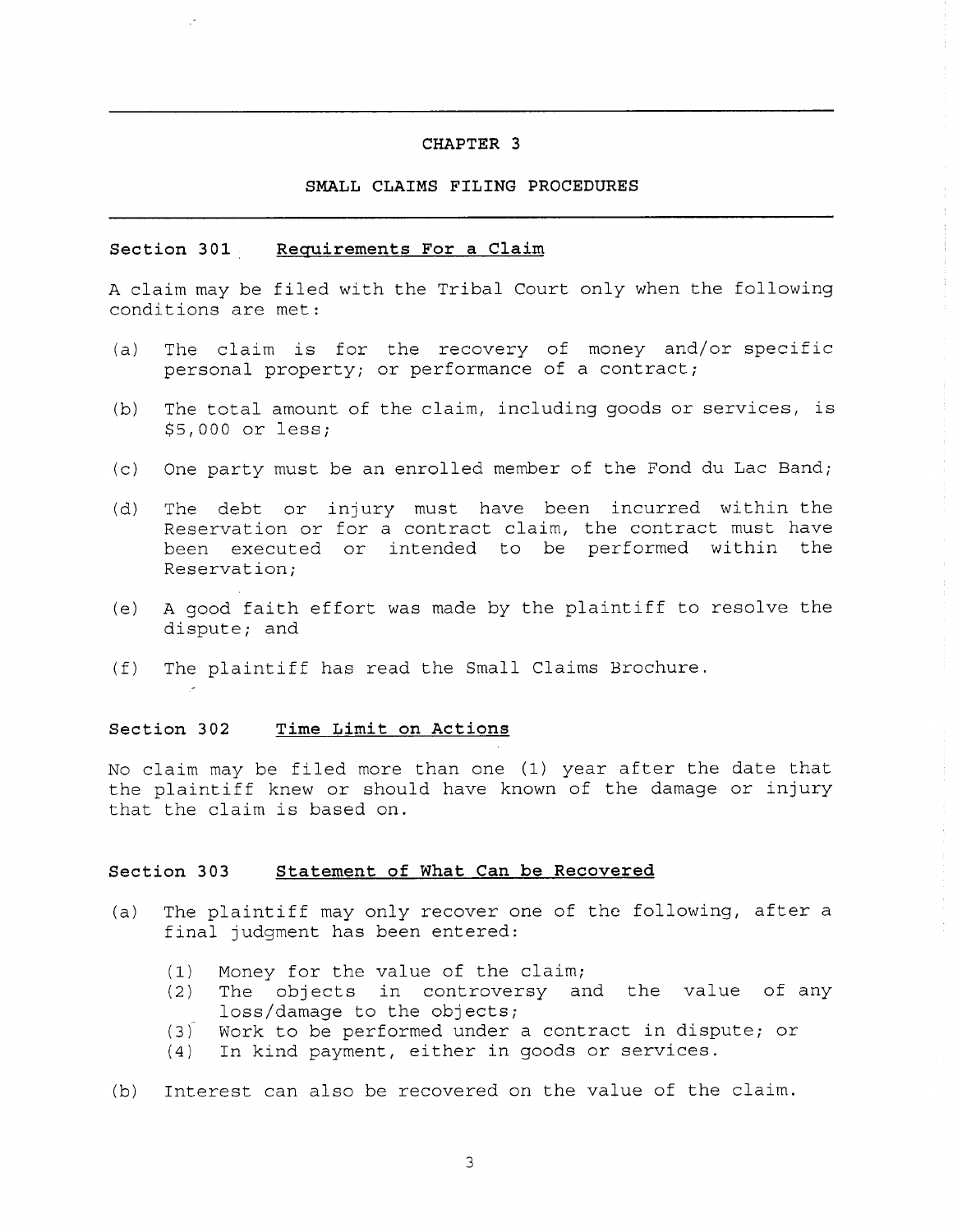## **Section 304 Filing a Claim With the Court Clerk; Content and Form**

A case shall begin upon filing with the Clerk of Court a verified claim in the form that the Court has prescribed. The plaintiff shall sign the claim and verify under oath that as of the date of its filing each requirement in Section 301 has been met. The claim shall contain the name and mailing address of the plaintiff and of the defendant, followed by a simple statement of the claim. This statement shall include the amount of the claim and the date the actions allegedly occurred. With the claim, the plaintiff shall include an affidavit stating that the claim meets all of the requirements in Section 301 of this ordinance, including the date that the damage or injury the claim is based on occurred.

### **Section 305 Notice; Content; Service**

Upon the filing of a claim, the Court Clerk shall issue a notice in the form prescribed by the Court, directed at the defendant, and shall attach a copy of the claim. The Court Clerk shall attempt to serve the notice and claim upon the defendant by certified mail. If service by certified mail is unsuccessful, the plaintiff will be responsible for serving the notice and claim upon the defendant.

## **Section 306 Counterclaims**

A defendant may make a counterclaim on any claim that the defendant may have against the plaintiff and that arises out of the same transaction or occurrence that is the subject matter of the claim filed by the plaintiff. The counterclaim must be filed with the Tribal Court Clerk within twenty-one (21) days after service of the claim filed by the plaintiff. The Court Clerk shall attempt to serve the plaintiff with the counterclaim by certified mail. If service by certified mail is unsuccessful, the defendant will be responsible for serving the counterclaim upon the plaintiff. The defendant is limited to recovery of the same amount, goods and services, as in Sections 301 and 303.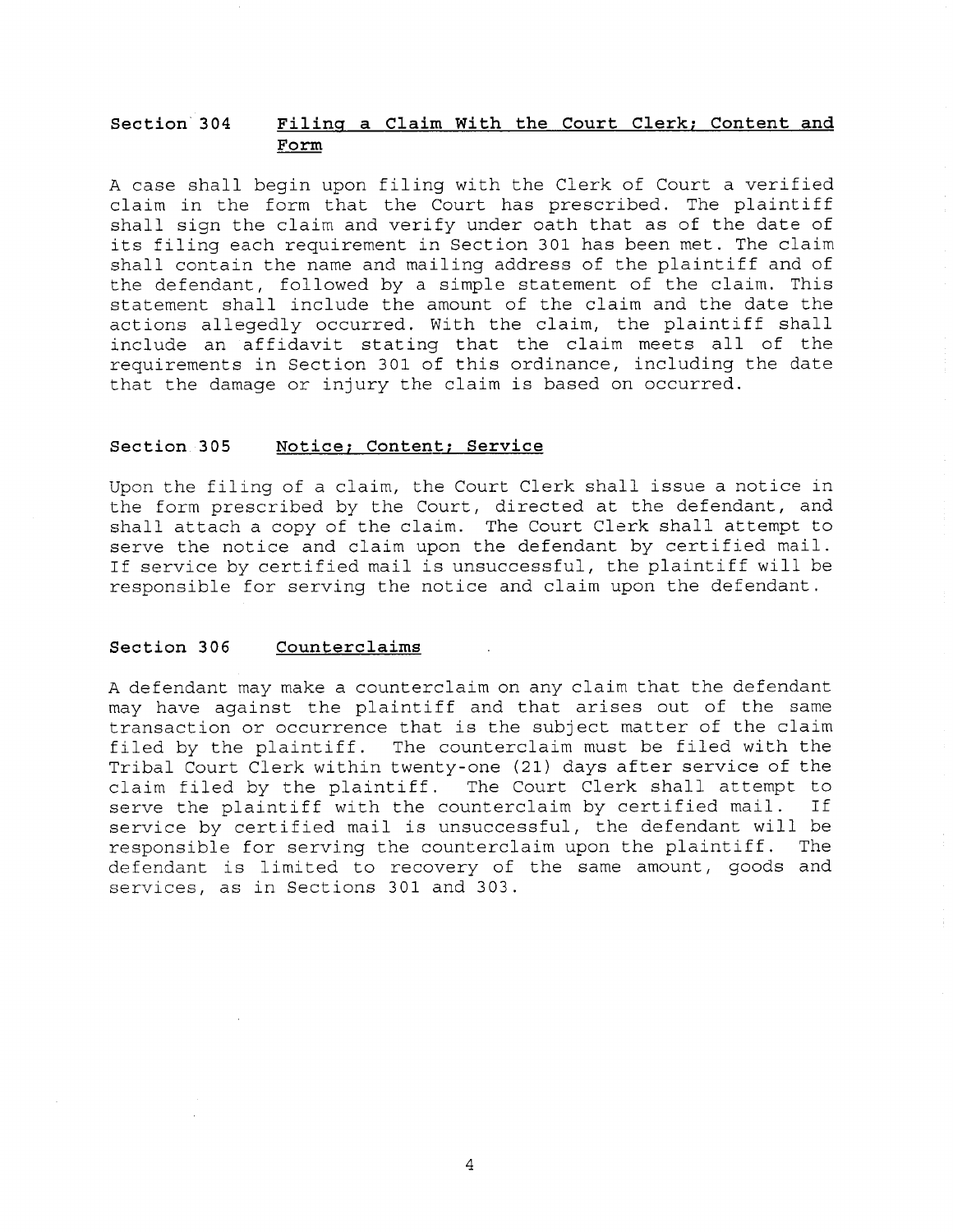## **COURT PROCEDURES FOR SMALL CLAIMS**

#### Section 401 **Hearing**

The Court Clerk shall mail or serve the parties with a notice of the hearing. In the notice of the hearing, the Court Clerk shall instruct the parties that they need to bring witnesses, documents and other evidence pertinent to the controversy. The notice of the hearing may be served along with the claim or counterclaim. No formal pleading other than the claim shall be necessary. The hearing will be informal and only the parties and their witnesses, as well as spokespersons who appear at no charge and are immediate family members of a party, will be allowed to address the court.

#### **Section 402 No Attorneys**

Notwithstanding any provision of tribal law to the contrary, attorneys are not permitted to represent a party in a small claims court case.

#### **Section 403 Time Extension**

If one of the two parties wishes to extend the time, in order to make formal appearances to the Court, the party must file a written request with the court. The requested extension can be no longer than thirty (30) days. The Court may only grant one extension per party.

#### **Section 404 Default**

If the defendant fails to appear for the scheduled hearing, upon request from the plaintiff, the clerk shall enter a judgment against the defendant for the relief claimed plus the amount of the small claims filing fees and service expenses paid by the plaintiff. If the plaintiff fails to show up for the hearing, upon written request from the defendant, the Clerk shall dismiss the case, or if a counterclaim has been filed, enter a judgment for the amount of the claim plus fees and service expenses paid by the defendant. A default judgment may not be entered for failure to appear at the hearing through no fault of the party who failed to appear.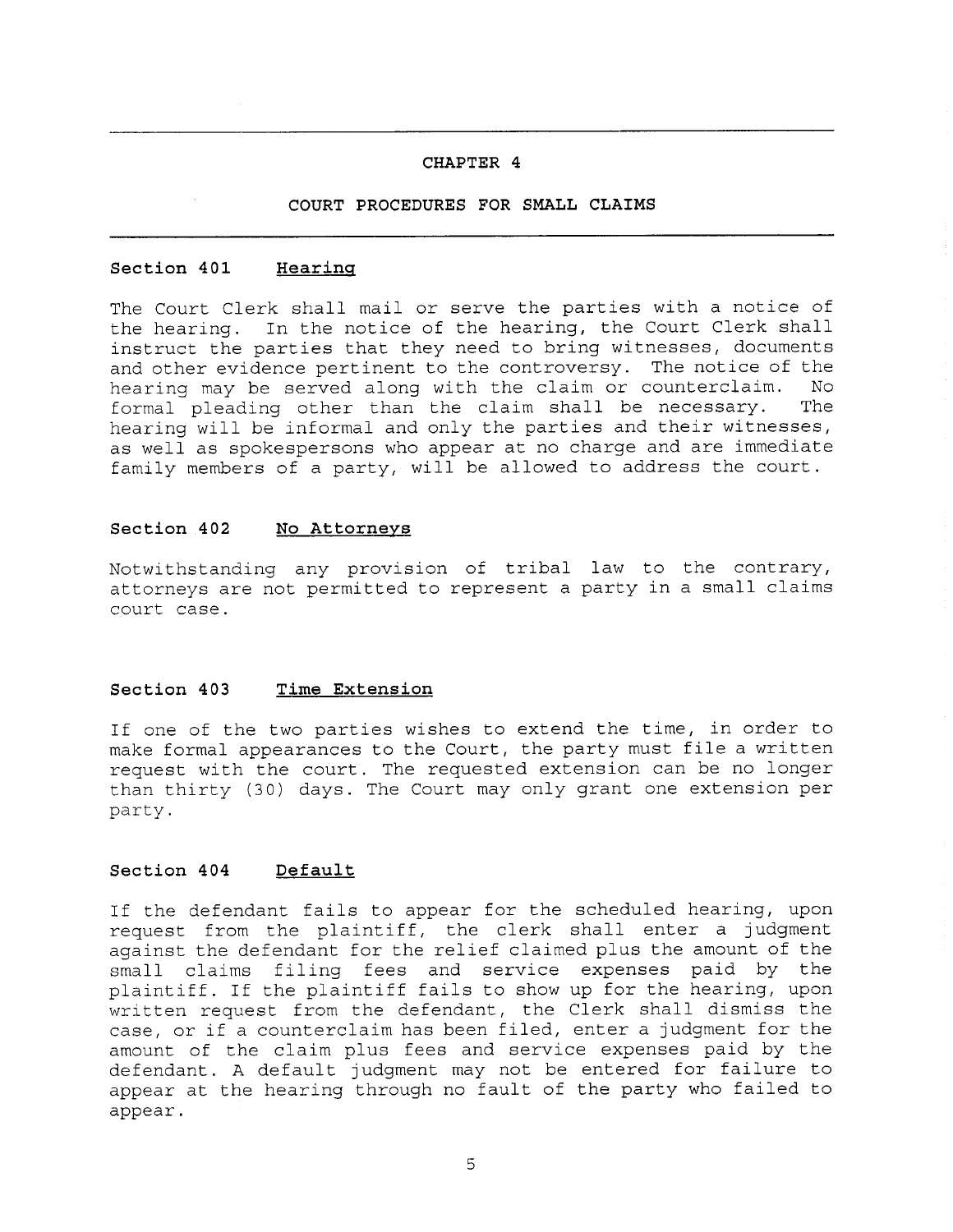#### **Section 405 Final Judgment as Final Decree**

When entered, the final judgment shall document a final decree of the rights and obligations of both parties regarding the claims and counterclaims made by the plaintiff and the defendant. The judgment will remain valid for seven years.

#### **Section 406 Action/Petition to Set Aside Final Judgment**

- (a) A final judgment entered shall not influence nor bar the rights of either party to petition the Court to set aside or amend the final judgment for fraud, duress, accident, mistake, or other grounds recognized as reasonable under Tribal Law.
- (b) The Court may retain jurisdiction of a case for one (1) year following the entry of final judgment in all matters.

## **Section 407 Applicable Law**

The Court in resolving claims under this Ordinance will rely, to the greatest extent possible upon the laws of the Fond du Lac Band and the Minnesota Chippewa Tribe, supplemented in the sound discretion of the Court by the substantive laws of the State of Minnesota.

## **Section 408 Brochure Describing Proceedings; Content, Form and Distribution**

The Court shall develop and print a brochure describing the requirements, nature and effect of the proceedings. The brochure shall be distributed by the Court and shall state in clear English the following:

- (a) A short summary of the provisions and procedures established by this Ordinance.
- (b) A statement in boldface type that with the entry of a final judgment all rights and obligations of both parties including property and monetary gains will be permanently ended without right of appeal, except that either person may petition the Court to set aside the final judgment for fraud, duress, accident, mistake or other grounds recognized under tribal law.
- (c) A list of the items or services that a party can receive if the judge rules in favor of that party.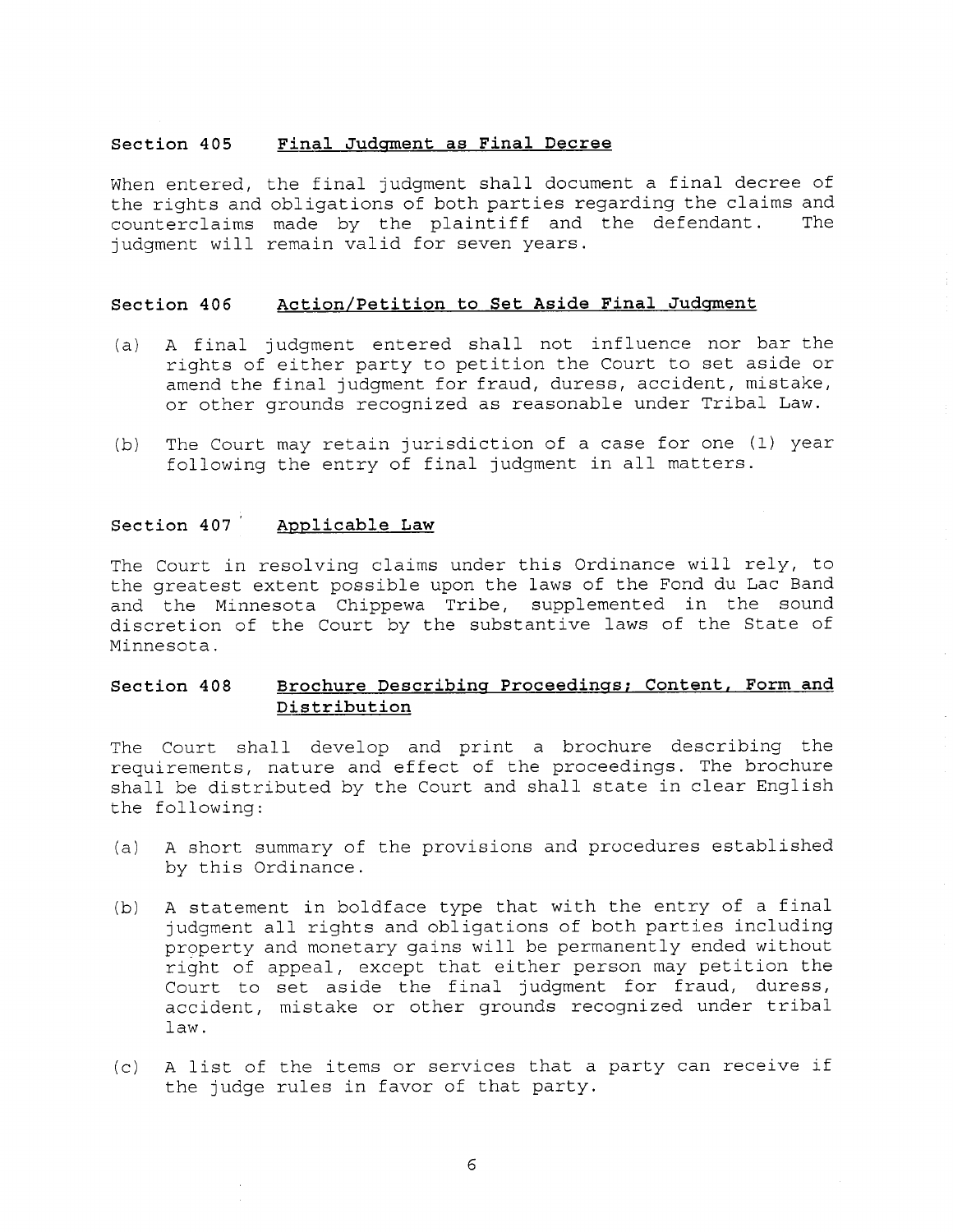## **Section 409 Fees**

The Court shall collect a \$20 fee from the plaintiff for filing a claim and a \$20 fee from the defendant if a counterclaim if filed. If a claim involves more than one defendant, the Court shall collect an additional \$10 for each additional defendant. These fees will partially offset the cost of the Court's time and the distribution of the brochure, and other costs the Court may incur in processing the case.